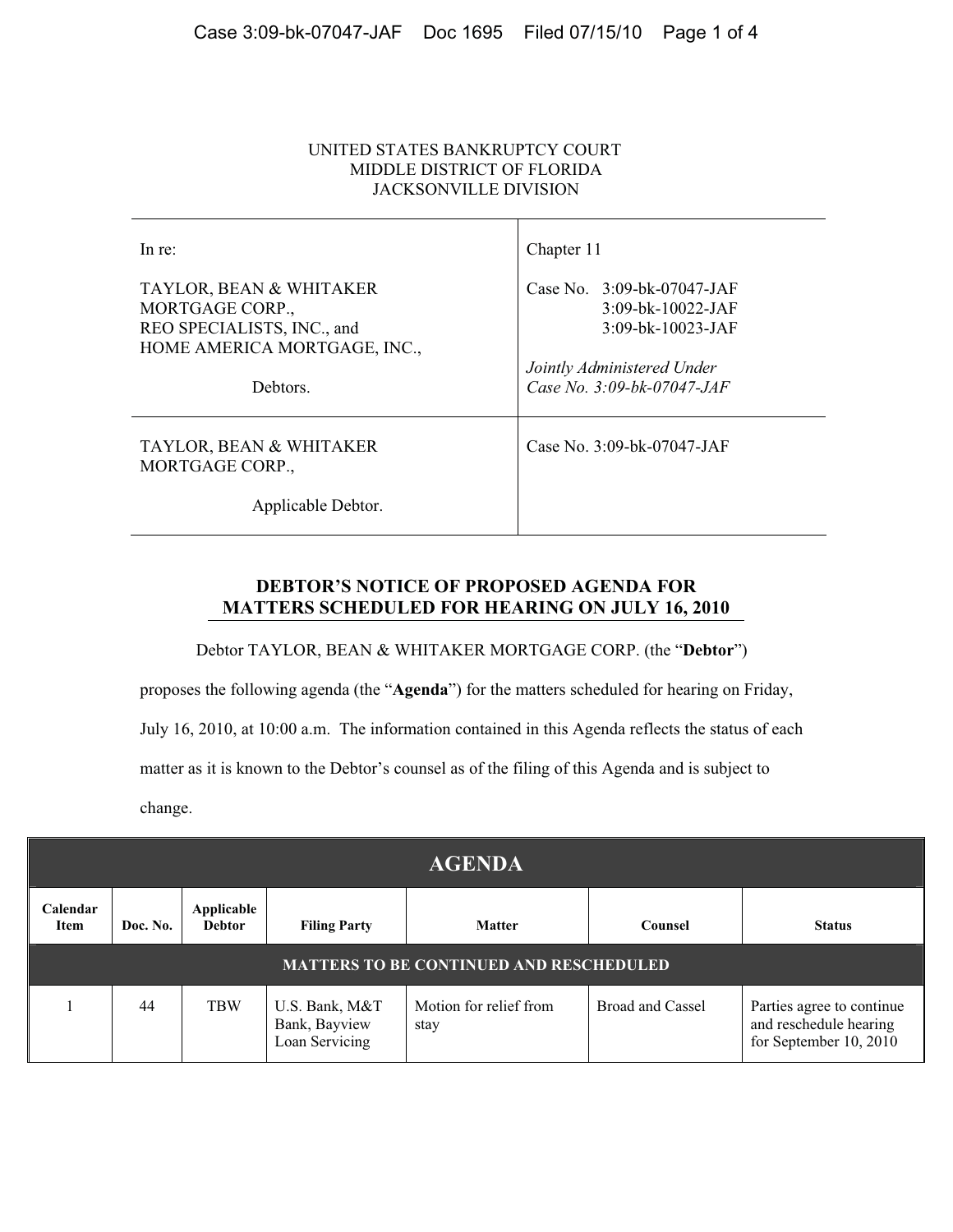| 4                                        | 95                                    | <b>TBW</b> | <b>Bank of America</b>                                                      | Motion for relief from<br>stay                                                   | Hunton & Williams                                 | Parties agree to continue<br>and reschedule hearing<br>for future omnibus<br>hearing date                                                                                      |  |  |
|------------------------------------------|---------------------------------------|------------|-----------------------------------------------------------------------------|----------------------------------------------------------------------------------|---------------------------------------------------|--------------------------------------------------------------------------------------------------------------------------------------------------------------------------------|--|--|
| 2                                        | 854                                   | <b>TBW</b> | <b>Stewart Title</b>                                                        | Motion for relief from<br>stay (re: borrowers<br>Otwell)                         | Trenam Kemker                                     | Parties agree to continue<br>and reschedule hearing<br>for September 10, 2010                                                                                                  |  |  |
| 3                                        | 866                                   | <b>TBW</b> | <b>Stewart Title</b>                                                        | Motion for relief from<br>stay (re: borrower<br>Presgraves)                      | Trenam Kemker                                     | Parties agree to continue<br>and reschedule hearing<br>for September 10, 2010                                                                                                  |  |  |
| 11                                       | 1585                                  | <b>TBW</b> | <b>USAmeriBank</b>                                                          | Motion for relief from<br>stay                                                   | Macfarlane Ferguson                               | Parties agree to continue<br>and reschedule for<br>August 11, 2010                                                                                                             |  |  |
|                                          |                                       |            |                                                                             | <b>RESOLVED OR WITHDRAWN MATTERS</b>                                             |                                                   |                                                                                                                                                                                |  |  |
| 6                                        | 1543                                  | <b>TBW</b> | Mat J. and<br>Nancy A. Naufel                                               | Motion for extension of<br>time to file proof of claim                           | Jonathan<br>Tolentino, P.A.                       | Motion withdrawn (Doc.<br>No. 1690)                                                                                                                                            |  |  |
| 5                                        | 1494                                  | <b>TBW</b> | Freddie Mac                                                                 | Amended objection to<br>second amendment to<br>colorable actions list<br>(#1433) | Lowndes Drosdick                                  | Objection withdrawn<br>(Doc. No. 1676)                                                                                                                                         |  |  |
|                                          | <b>UNCONTESTED STAY RELIEF MOTION</b> |            |                                                                             |                                                                                  |                                                   |                                                                                                                                                                                |  |  |
| 10                                       | 1629                                  | <b>TBW</b> | U.S. Bank National<br>Association, as<br>Trustee (Series<br>2006-4 Certif.) | Motion for relief from<br>stay (Lake Stevens,<br>Washington, property)           | Ben-Ezra &<br>Katz, P.A.                          | Motion to be granted<br>solely with respect to in<br>rem relief                                                                                                                |  |  |
| UNCONTESTED EXCLUSIVITY EXTENSION MOTION |                                       |            |                                                                             |                                                                                  |                                                   |                                                                                                                                                                                |  |  |
| 8                                        | 1573                                  | <b>TBW</b> | Debtor                                                                      | Motion for second<br>extension of exclusivity<br>periods                         | <b>Stichter Riedel</b><br><b>Troutman Sanders</b> | Motion seeks extension of<br>\$1121(b)/\$1121(c)(2)<br>period to September 21,<br>2010, and of $$1121(c)(3)$<br>period to November 23,<br>2010; no objection filed<br>or known |  |  |
|                                          | 1632                                  |            | <b>MBIA</b> Insurance<br>Corporation                                        | Statement regarding<br>exclusivity extension<br>request                          | Jones Day<br><b>Rogers Towers</b>                 | Does not object to<br>requested extension of<br>exclusivity periods, but<br>seeks reservation of rights                                                                        |  |  |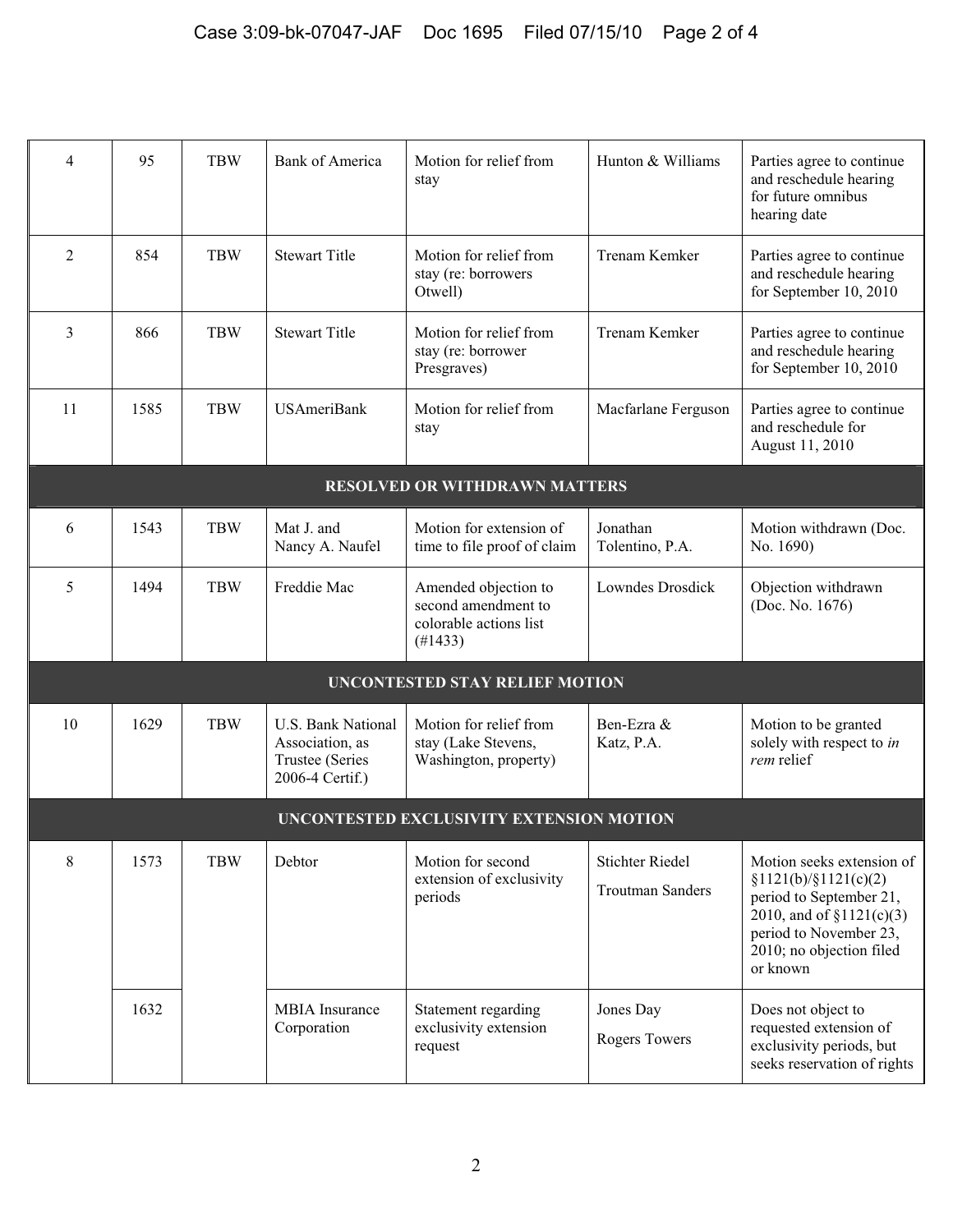|                                                          | 1694                                         |            | Federal Deposit<br>Insurance<br>Corporation, as<br>Receiver of<br><b>Colonial Bank</b> | Statement in support of<br>exclusivity extension<br>request                                                         | DLA Piper                 | Expressly supports<br>requested extension of<br>exclusivity periods |  |  |
|----------------------------------------------------------|----------------------------------------------|------------|----------------------------------------------------------------------------------------|---------------------------------------------------------------------------------------------------------------------|---------------------------|---------------------------------------------------------------------|--|--|
|                                                          | <b>CONTESTED DOCUMENT PRODUCTION MATTERS</b> |            |                                                                                        |                                                                                                                     |                           |                                                                     |  |  |
| 9                                                        | 1631                                         | <b>TBW</b> | <b>Bank of America</b>                                                                 | Motion to compel Freddie<br>Mac to provide and<br>execute confidentiality<br>agreement                              | <b>Tessitore Law Firm</b> | Not resolved                                                        |  |  |
| 7                                                        | 1562                                         | <b>TBW</b> | <b>BNP</b> Paribas                                                                     | Motion for in camera<br>inspection and to compel<br>production of documents                                         | Holland & Knight          | Not resolved                                                        |  |  |
| <b>CONTESTED DIRECTORS AND OFFICERS INSURANCE MATTER</b> |                                              |            |                                                                                        |                                                                                                                     |                           |                                                                     |  |  |
| 12                                                       | 1534                                         |            | National Union<br>Fire Insurance Co.                                                   | Motion for relief from<br>stay to permit insurer to<br>advance defense costs of<br>former directors and<br>officers | <b>Carlton Fields</b>     | Not resolved                                                        |  |  |
|                                                          | 1595                                         |            |                                                                                        | Supplement to motion                                                                                                |                           |                                                                     |  |  |
|                                                          | 1685                                         |            |                                                                                        | Reply to Committee's<br>response                                                                                    |                           |                                                                     |  |  |
|                                                          | 1623                                         |            | Creditors'<br>Committee                                                                | Response in opposition to<br>motion for relief from<br>stay                                                         | Berger Singerman          |                                                                     |  |  |
|                                                          | 1639                                         |            |                                                                                        | Supplemental authority                                                                                              |                           |                                                                     |  |  |
|                                                          | 1691                                         |            |                                                                                        | Reply to Bowman/Allen<br>response                                                                                   |                           |                                                                     |  |  |
|                                                          | 1652                                         |            | Raymond E.<br>Bowman and<br>Paul R. Allen                                              | Response of former<br>officers to motion for<br>relief from stay                                                    | <b>Bast Amron</b>         |                                                                     |  |  |
|                                                          | 1680                                         |            | Lee B. Farkas                                                                          | Joinder of former officer<br>in motion for relief from<br>stay and in Bowman/<br>Allen response                     | Held & Israel             |                                                                     |  |  |